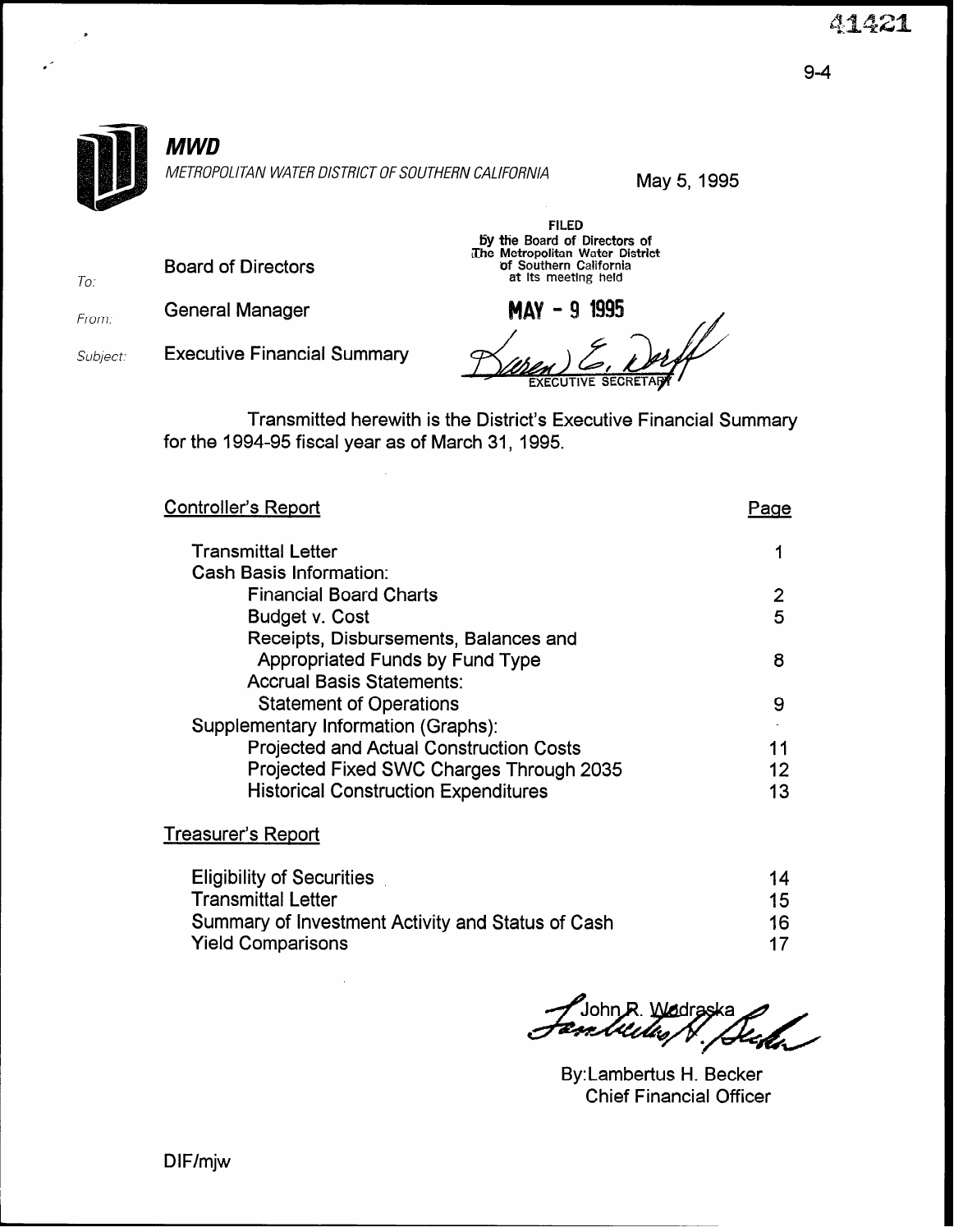

May 5,1995

 $T_{O}$ : General Manager

- From: Controller
- Subject: Monthly Financial Summary

Transmitted herewith is the Monthly Financial Summary as of March 31, 1995. Included in the report are the following statements:

- **Financial Board Charts**
- $\bullet$  Budget v. Cost Report
- Statement of Receipts, Disbursements, and Balances by Fund
- Statement of Operations--Accrual Basis
- Supplementary Information

The following appropriations were closed in March 1995.

| L.A. HQ-emergency paging, fire safety, & sec. systems<br>546<br>Replace underground storage tanks |  |
|---------------------------------------------------------------------------------------------------|--|
|                                                                                                   |  |
| 564<br>Upgrade vibration monitoring systems at hydroelec. power plants                            |  |
| 582<br>Jensen-Phase I filter media replacement project                                            |  |
| L.A. HQ-replace concrete sunscreen panels<br>585                                                  |  |
| 586<br>Skinner-Install wooden baffles, Mod. 4                                                     |  |
| 618<br>Studies-Process reliability assess. & washwater reclam. system                             |  |
| 624<br>Filt. Plants-turbidity monitoring data management systems                                  |  |
| 630<br>P.V. Res.-Repl. 30" gate valve on inlet/outlet tower                                       |  |
| S.D. Pipeline 1 & 2-Modifications to prevent vandalism<br>650                                     |  |
| New Treasury Investment Management System<br>660                                                  |  |

Durd I Junlava

David I. Furukawa

Encl.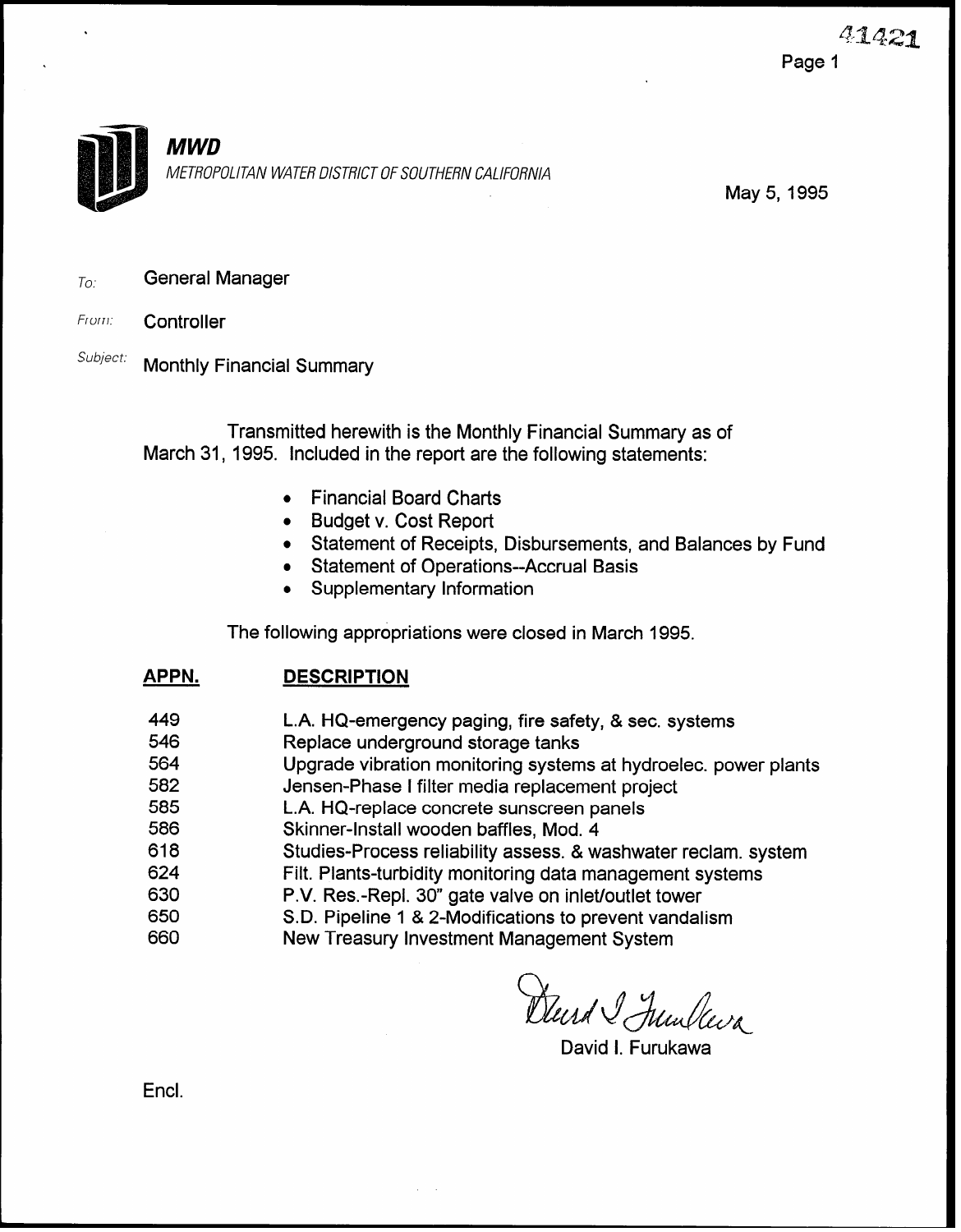This section uses the following tracking code :  $2F\alpha$ This section uses the following index code :  $41421$ 



## Page Place Holder Sheet / Page Tracking Sheet

#### Page Place Holder Sheet

This sheet stands in for a section consisting of  $\frac{C_{\text{t}}}{C_{\text{t}}}$  total number of pages in this document, including those starting at page number  $\frac{2}{\sqrt{2}}$  and ending with page number  $\frac{5}{2}$  as numbered in the document.

| Page Tracking Sheet                                          |                       |
|--------------------------------------------------------------|-----------------------|
| This section of<br>has been pulled from the document titled: | total number of pages |
| ×                                                            |                       |

This section was pulled for separate processing due to:

| $\Box$ Duplex Pages       | $\Box$ Page Size          |
|---------------------------|---------------------------|
| $\Box$ Simple Binding     | $\Box$ Damaged Page       |
| $\Box$ Special Binding    | $\Box$ Text on Screen     |
| $\Box$ Mounted Components | <b>D</b> Image Only Pages |
| $\Box$ Page Material      | <b>Page Rotation</b>      |
|                           |                           |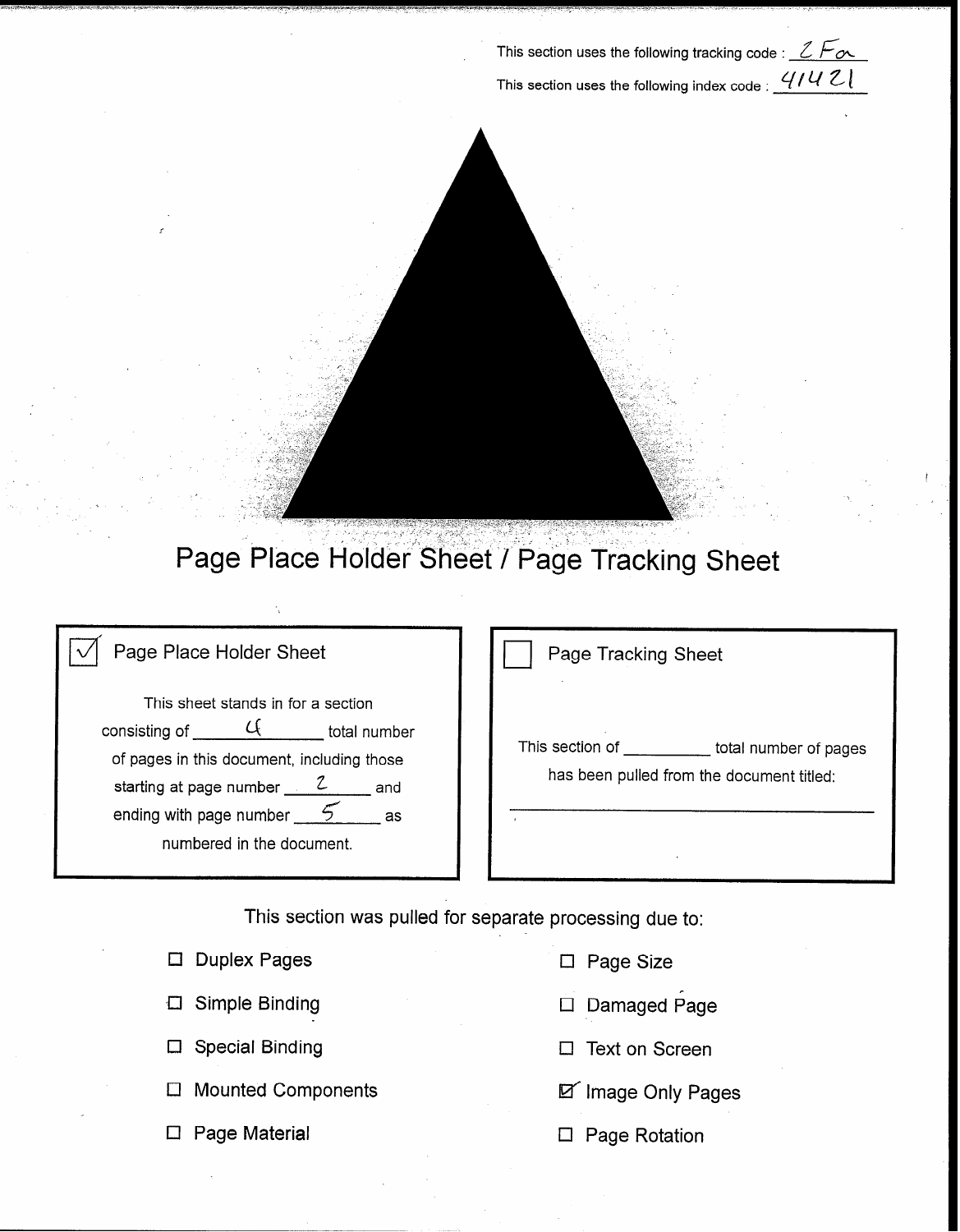This section uses the following tracking code :  $ZF\bar{B}$ This section uses the following index code :  $4142$ 



## Page Place Holder Sheet / Page Tracking Sheet

| Page Place Holder Sheet |  |
|-------------------------|--|

This sheet stands in for a section consisting of  $\frac{Z}{2}$  total number of pages in this document, including those starting at page number  $\_\_b$  and ending with page number  $\Box$ numbered in the document.

Page Tracking Sheet

This section of \_\_\_\_\_\_\_\_\_\_\_ total number of pages has been pulled from the document titled:

This section was pulled for separate processing due to:

| $\Box$ Duplex Pages       | $\Box$ Page Size       |
|---------------------------|------------------------|
| $\Box$ Simple Binding     | $\Box$ Damaged Page    |
| $\Box$ Special Binding    | $\Box$ Text on Screen  |
| $\Box$ Mounted Components | Image Only Pages       |
| <b>Page Material</b>      | <b>D</b> Page Rotation |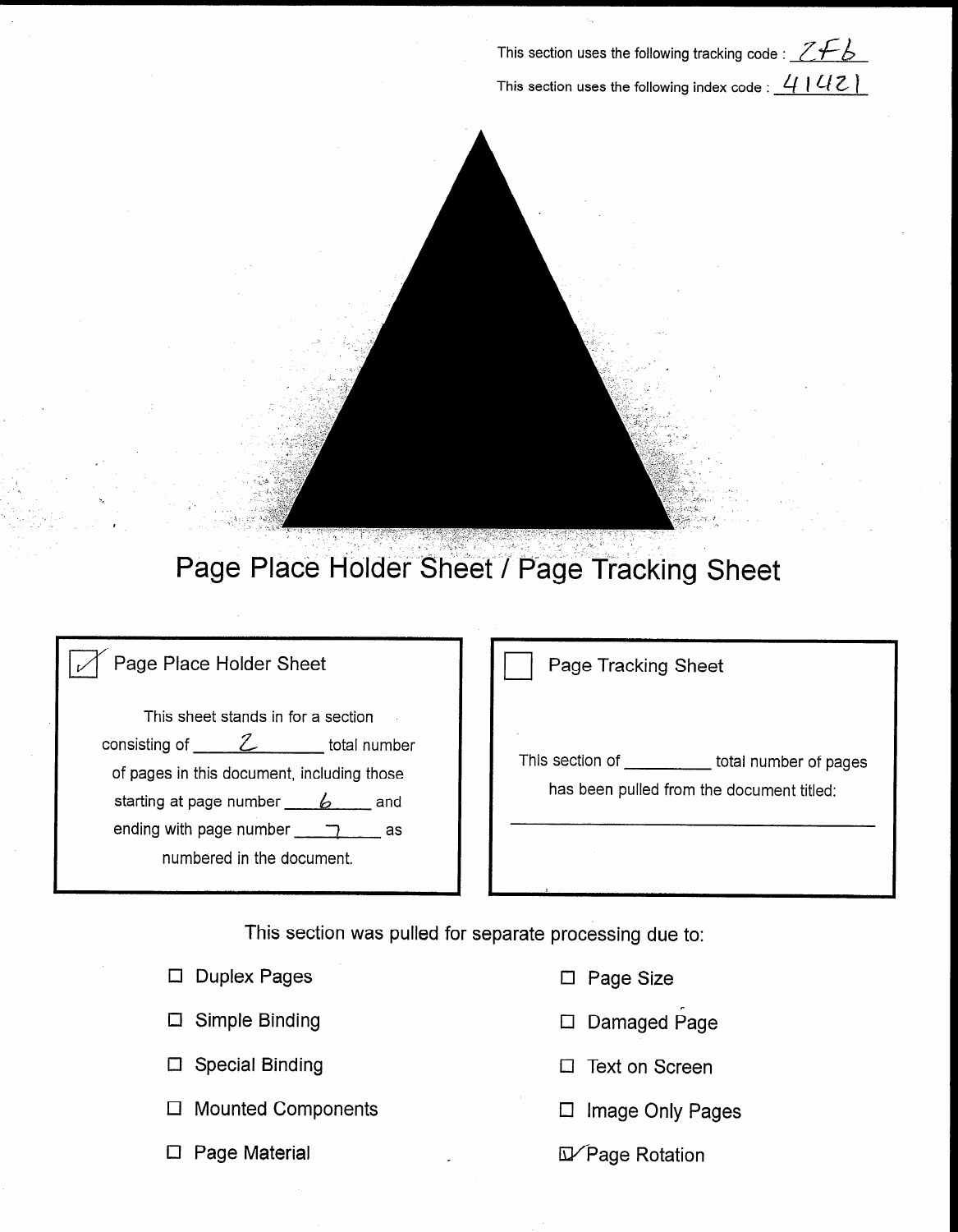This section uses the following tracking code :  $ZF_Z$ This section uses the following index code :  $41421$ 



### Page Place Holder Sheet / Page Tracking Sheet

| Page Place Holder Sheet |
|-------------------------|
|                         |

This sheet stands in for a section consisting of  $\sqrt{a}$  total number of pages in this document, including those<br>starting at page number starting at page number  $8^{7}$  and ending with page number  $\frac{13}{2}$  as numbered in the document.

Page Tracking Sheet

This section of \_\_\_\_\_\_\_\_\_\_\_ total number of pages has been pulled from the document titled:

This section was pulled for separate processing due to:

□ Duplex Pages Cl Page Size

Cl Simple Binding

Cl Special Binding

 $\square$  Mounted Components

El Page Material

- 
- Cl Damaged Page
- □ Text on Screen
- **D** Image Only Pages
- □ Page Rotation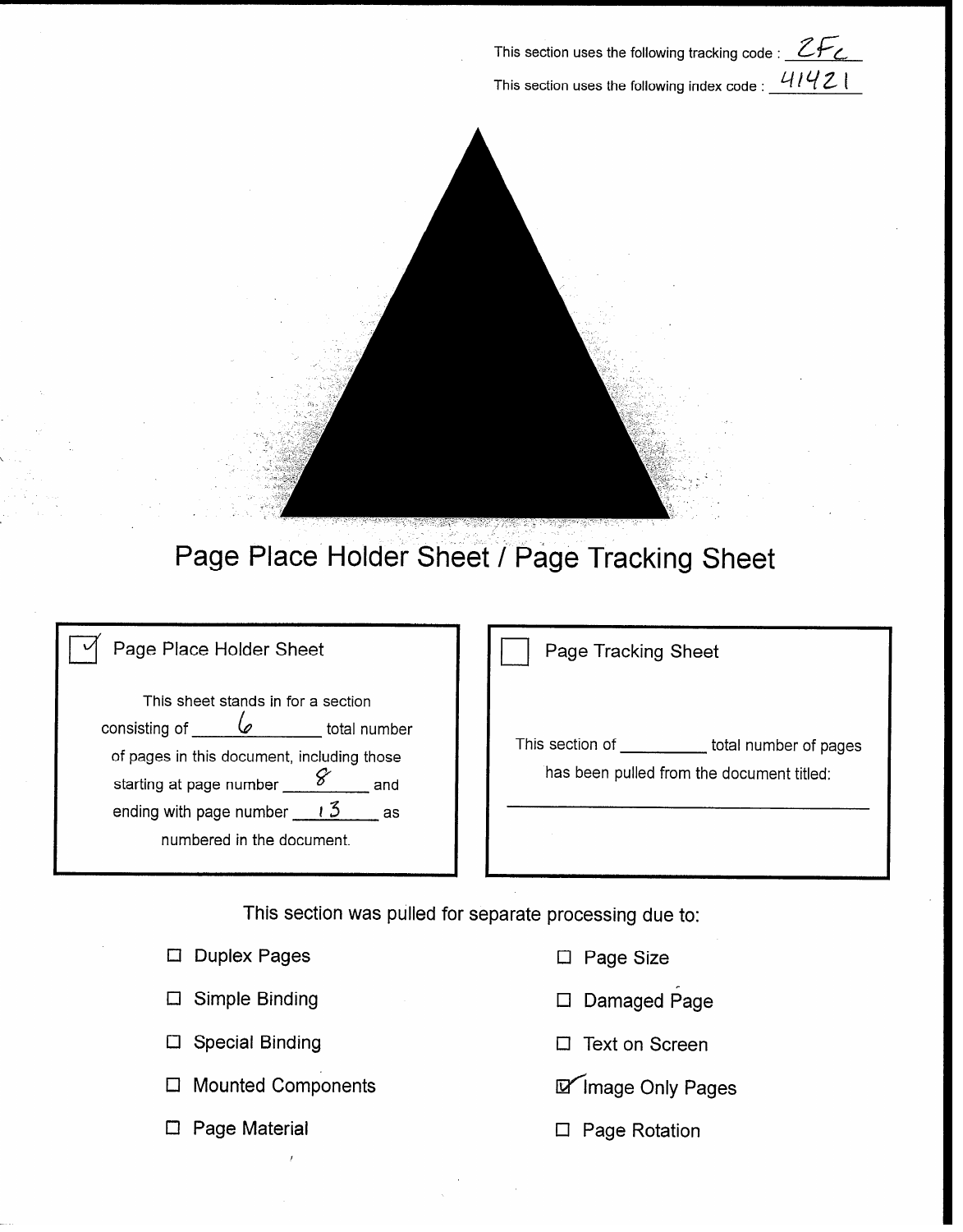

April 10,1995

To: Board of Directors

From. General Counsel

Subject: Review as to Eligibility of Securities Invested in by the Treasurer for the Month of March 1995

> Pursuant to Sections  $2741(a)$  and  $5101(b)(5)$  of the Administrative Code, this office has examined the Treasurer's Monthly Report to the Board for the month of March 1995 covering the investment of securities for that period. The reported forms of investment are within the eligible group of securities authorized by Section 5 101(b)(2) of the Administrative Code, and as of the end of the month are within the percentage constraints specified in that section.

SBB:gm memo-sb\tres395 .doc

cc: J. R. Wodraska L. H. Becker D. I. Furukawa R. N. Marumoto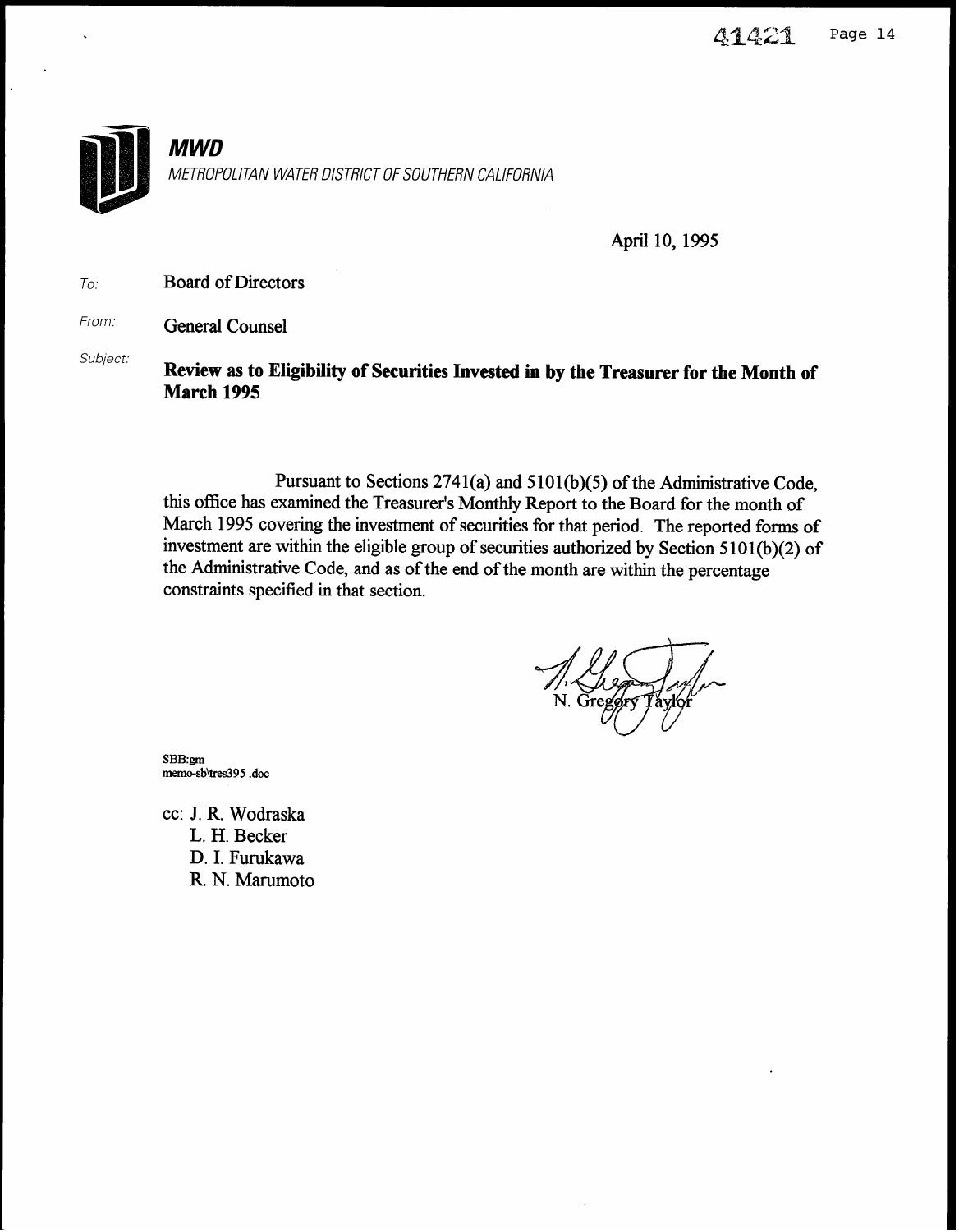

April 6, 1995

To: General Manager

From: Treasurer

Subject: Treasurer's Monthly Report - March 1995

This letter transmits a summary report of investments and cash balances and yield comparisons for the end of the current month. A detail report of investments is filed each month with the Executive Secretary. the MWD Administrative Code. These reports are required by Section 5 114 of All of the investments comply with Chapter 5 101 of the MWD Administrative Code and the Investment Policy dated January 11, 1994.

District investments and cash balances are held in various funds designated for certain purposes as follows:

|                                     | <b>Book Value</b> |
|-------------------------------------|-------------------|
| <b>Operating Funds</b>              | \$457,879,000     |
| <b>State Water Contract Fund</b>    | 23,770,000        |
| Debt Service Funds                  | 57,093,,000       |
| <b>Rate Stabilization Funds</b>     | 207,138,000       |
| Total                               | \$745,880,000     |
| <b>Construction and Trust Funds</b> | \$213,219,000     |

|            | <b>Interest Earnings</b> |                               |                                      |                    |
|------------|--------------------------|-------------------------------|--------------------------------------|--------------------|
|            | Month                    | <b>Fiscal Year</b><br>to Date | Weighted Average<br>Days to Maturity | Portfolio<br>Yield |
| March 1995 | \$5,054,938              | \$40,498,119                  | 445                                  | 6.01%              |
| March 1994 | \$3,505,727              | \$31,477,332                  | 429                                  | 4.10%              |

Kogy Marumote

Roger N. Marumoto

RNM:yc

**Attachments** 

c:\yc\worddocs\reports\mnth